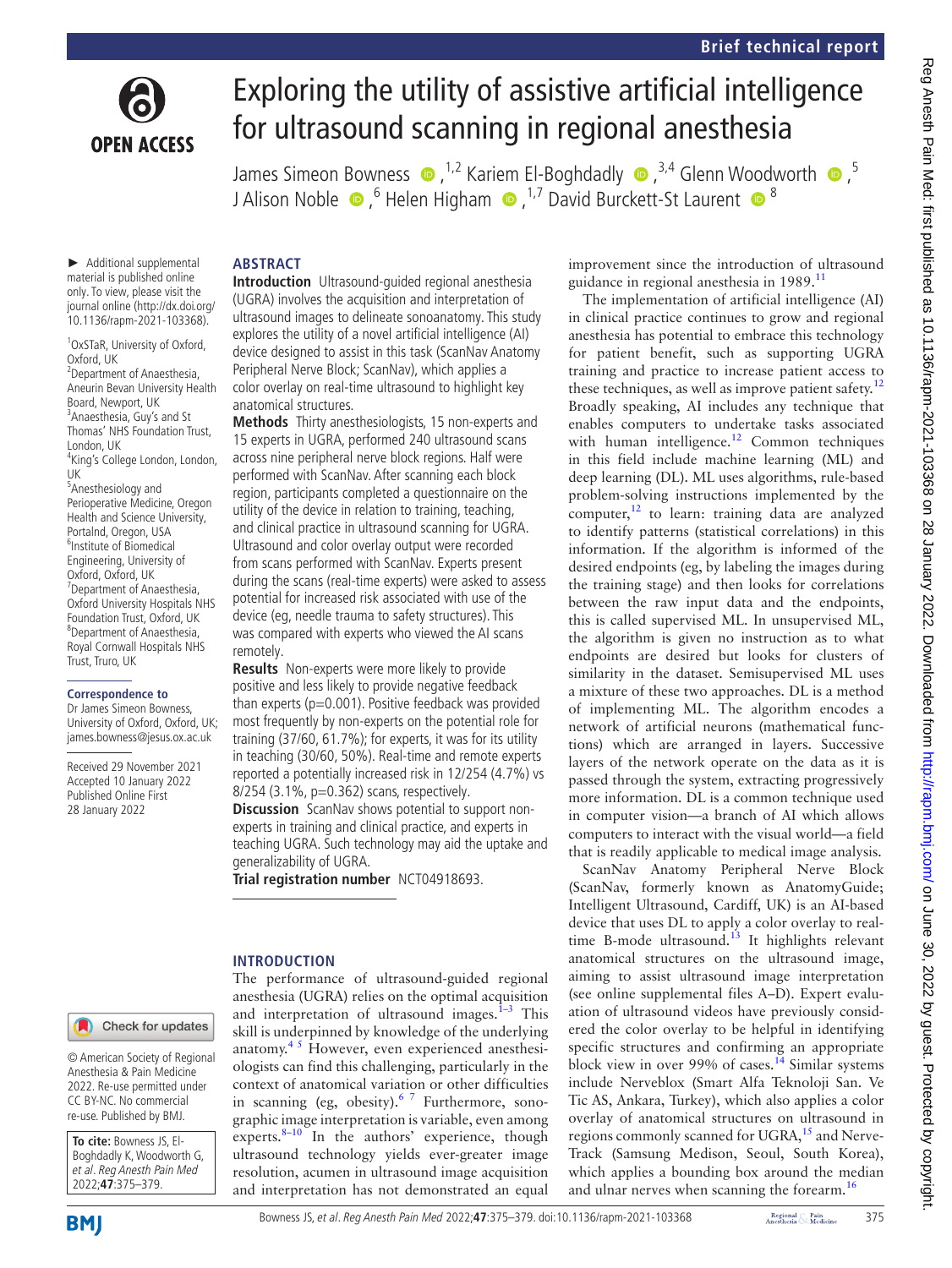## **Brief technical report**

Though highlighting accuracy data have been published for ScanNav and Nerveblox, $14 \times 15$  there are limited data from realworld use of these systems—particularly on their utility for operators. We therefore aimed to assess the subjective utility of ScanNav as an aid to identifying relevant structures, teaching/ learning UGRA scanning, and increasing operator confidence. We also assessed UGRA experts' perception of potential risks associated with the use of ScanNav, including increased risk of block failure or unwanted needle trauma to important safety structures (eg, nerves, arteries, and pleura/peritoneum).

## **METHODS**

The study was registered with <www.clinicaltrials.gov>.

#### **Non-expert participants (ultrasound scanners)**

Fifteen non-experts in UGRA were recruited; US postgraduate year 2–4 medical doctors enrolled in the anesthesiology residency training program at OHSU.

#### **Expert participants (ultrasound scanners/real-time assessors)**

Fifteen experts in UGRA were recruited: US board-certified anesthesiologists and current or former anesthesiology faculty at OHSU. All were competent to perform UGRA independently and met at least two of the following three characteristics: completed fellowship training in UGRA, regularly delivered direct clinical care using UGRA (including for 'awake' surgery), and regularly taught UGRA in the course of their clinical work (including advanced techniques).

#### **Remote expert assessors**

Three remote experts were recruited to subsequently review ultrasound videos recorded when a subject was scanned using ScanNav (unmodified videos presented with videos to which the AI color overlay was applied). One was a UK-based consultant anesthetist and two were US-based attending anesthesiologists. All met the criteria defined previously (with the exception that one was a pediatric anesthesiologist, thus their conduct of 'awake' surgery is limited by their patient population). With the exception of one participant (GW, who is an author if this article and was not remunerated for work in this study), participants and remote expert assessors did not form part of the investigator group and were compensated for their time.

## **Subjects**

Two healthy volunteers for ultrasound scanning were recruited from a professional modeling agency and compensated for their services. Half of the scans were performed on each subject. The only exclusion criterion was pathology of the areas to be scanned.

## **Equipment**

Ultrasound scanning was performed using the X-Porte or PX SonoSite ultrasound machines (Fujifilm SonoSite, Bothell, Washington, USA). Participants were free to choose from a selection of compatible probes for each machine; X-Porte with HFL50xp/ L38xp linear or C60xp curvilinear probe, or PX with L15-5/ L12-3 linear or C5-1 curvilinear probe.

ScanNav (US V.1.0) was connected to the main ultrasound machine high-definition multimedia interface (HDMI) output. It displayed the same ultrasound image, with color overlay, on a secondary monitor (see [figure](#page-1-0) 1). It is important to note that this device is not intended to replace clinician judgment and has been submitted to the US Food and Drug Administration for

US machine screen



<span id="page-1-0"></span>**Figure 1** Schematic of ScanNav connected to an ultrasound machine, displaying the same ultrasound image with a color overlay. US, ultrasound.

regulatory approval as a scanning-only device (for use prior to needle insertion or local anesthetic injection).

## **Scanning protocol**

After gaining informed consent (both scanners and subjects), ultrasound assessment was performed at the typical locations for nine peripheral nerve blocks. The upper limb included the interscalene-level, upper trunk-level, supraclavicular-level and axillary-level brachial plexus regions. The trunk included the erector spinae plane and rectus sheath plane block regions. Lower limb scanning included regions for the suprainguinallevel fascia iliaca plane, adductor canal and popliteal-level sciatic nerve blocks.

Participants were free to set the depth and gain settings deemed appropriate for each scan and use the scanning technique they would in their normal clinical practice. The first scan was performed by an expert and performed on both sides, once with the use of ScanNav and once without. Eight participants performed the first scan with the use of ScanNav and seven without (order alternating between participants). Subsequently, a non-expert participant entered the room and was asked to scan for the same block in the same subject, under the supervision of the expert. The expert taught and/or supported the non-expert, as necessary, to achieve an optimal block view. As before, both sides were scanned, once with the use of the AI color overlay and once without (order alternating as above). This same process of four scans was then repeated on the same subject, scanning for a different block. The expert/non-expert pair then repeated the scanning protocol on a second subject (the scanning sequence is summarized in [online supplemental file E](https://dx.doi.org/10.1136/rapm-2021-103368)).

This process of 16 scans (8 by the expert and 8 by the nonexpert) was performed by 15 expert/non-expert pairs (total 240 scans). All AI-assisted scans (n=120) were recorded for later analysis by remote experts.

## **Utility: experts versus non-experts**

After scanning for each block, the participants were asked to complete a questionnaire evaluating the AI color overlay for the images acquired (n=120, half by non-experts and half by experts; questionnaires available in [online supplemental file E\)](https://dx.doi.org/10.1136/rapm-2021-103368).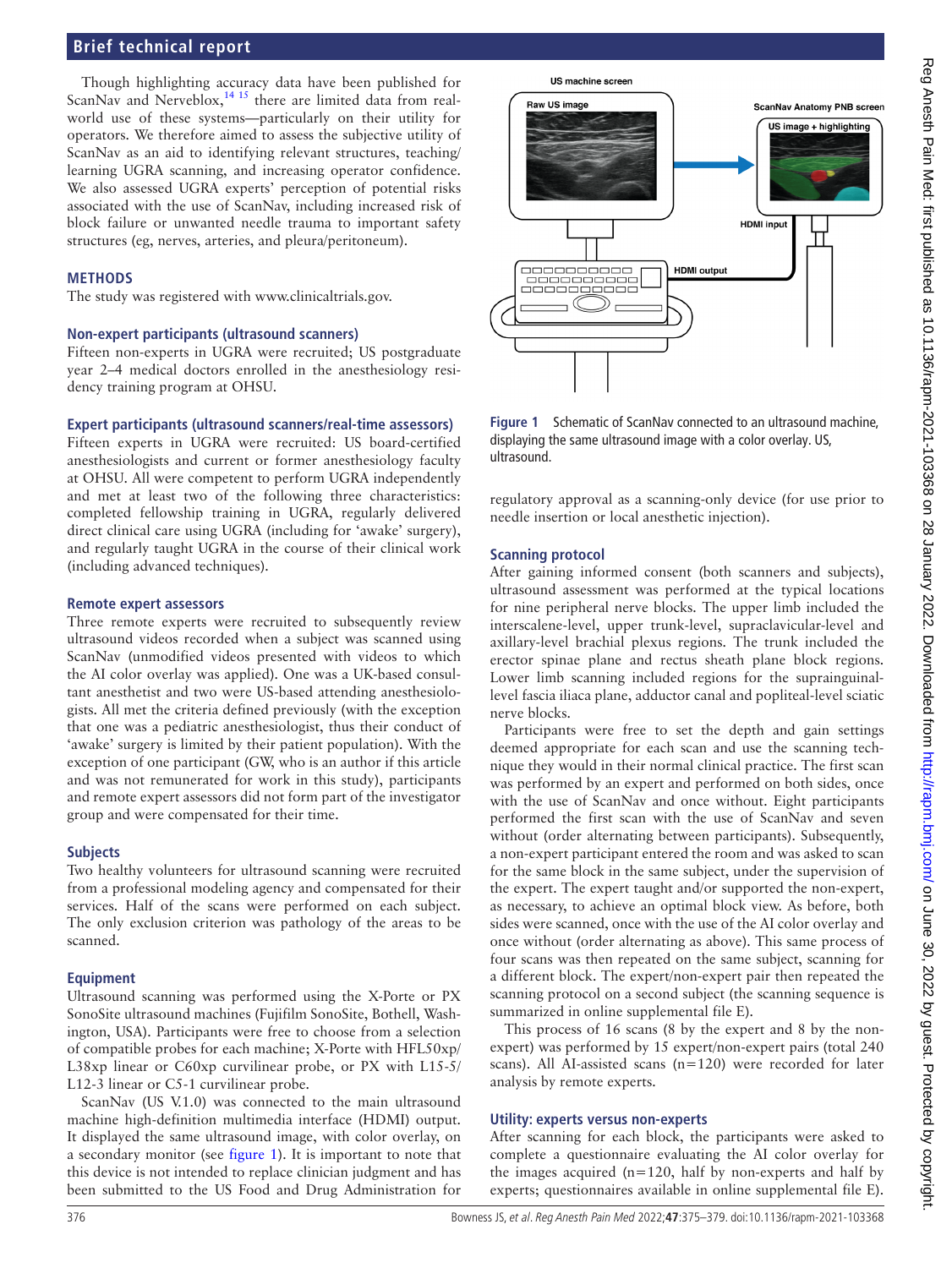## **Brief technical report**

Non-experts were asked to compare their experience of scanning with versus without ScanNav using the following metrics:

- ► Confidence in scanning (0–10: 0, low confidence; 10, confident).
- ► Identifying relevant anatomical structures on ultrasound (assisted, no difference, hindered).
- ► Identifying the correct view for the block (easier, no difference, harder).
- Learning scanning for the block (easier to learn, no difference, harder to learn)
- Facilitating training (beneficial, no difference, detrimental).
- Modify level of support required from your supervisor (less support required, no change;,more support required)

Experts were similarly asked to compare their experience of scanning with versus without ScanNav:

- Confidence in their own scanning  $(0-10: 0, \text{low confidence};$ 10, confident).
- ► Identifying relevant anatomical structures on ultrasound (assisted, no difference, hindered).
- ► Teaching scanning for the block (easier to teach, no difference, harder to teach).
- Supervising scanning for the block (beneficial, no difference, detrimental).
- ► Reduce the frequency of intervention during supervision of the non-expert (yes, no difference, no).
- Confidence in the non-expert's scanning ability  $(0-10: 0, 1)$ low confidence; 10, confident).

## **Potential risks: real-time expert users versus remote experts**

For each scan performed with ScanNav (n=120), experts were asked to report potential for increased risk of block failure or unwanted needle trauma to 'safety critical' structures as relevant to each block (eg, nerves, arteries, pleura, and peritoneum; see [online supplemental file E\)](https://dx.doi.org/10.1136/rapm-2021-103368). The risk of complications related to each structure included:

- ► Nerve injury/postoperative neurological symptoms (PONS, nerves).
- ► Local anesthetic systemic toxicity (LAST, arteries).
- ► Pneumothorax (pleura).
- ► Peritoneal violation (peritoneum).
- ► Block failure (overall).

The real-time expert assessment was compared with that of the panel of remote experts, who viewed the recorded ultrasound with the unmodified video presented adjacent to the AI-color overlay video. Three remote experts viewed each ultrasound video and a majority view for each question was taken. In cases where no majority was reached, this was classified as 'no consensus'.

## **Data analysis**

Data were reported descriptively and, where appropriate, statistical evaluation (using R software V.4.1.1) was used to assess the relationship between variables. A  $\chi^2$  test was used to compare feedback (expert vs non-expert, real-time user vs remote expert, and subject 1 vs subject 2) except for participant confidence, which used a Mann-Whitney U test to compare ordinal data. Statistical significance was deemed as a p value of <0.05.

## **RESULTS**

In total, 240 ultrasound scans were performed, 120 with ScanNav and 120 without. Of the 120 scans performed with the ScanNav, 60 were performed by non-experts in UGRA (under the supervision of experts) and 60 by experts. Both scan subjects were adult men; one was 34 years old with a body mass index

<span id="page-2-0"></span>

| Table 1                     | Non-expert feedback on benefits (n=60 scans with ScanNav) |                |                 |  |  |
|-----------------------------|-----------------------------------------------------------|----------------|-----------------|--|--|
|                             | Positive                                                  | <b>Neutral</b> | <b>Negative</b> |  |  |
| Identifying structures      | 31 (51.7%)                                                | 27 (45.0%)     | $2(3.3\%)$      |  |  |
| Acquisition of correct view | 22 (36.7%)                                                | 37 (61.7%)     | $1(1.7\%)$      |  |  |
| Learning scan               | 36 (60.0%)                                                | 23 (38.3%)     | $1(1.7\%)$      |  |  |
| Helped training             | 37 (61.7%)                                                | 23 (38.3%)     | $0(0\%)$        |  |  |
| Supervisor support          | 8 (13.3%)                                                 | 51 (85.0%)     | $1(1.7\%)$      |  |  |
| Confidence                  | 31 (51.7%)                                                | 25 (41.7%)     | $4(6.7\%)$      |  |  |
| Overall (/360)              | 165 (45.8%)                                               | 186 (51.7%)    | $9(2.5\%)$      |  |  |

(BMI) of  $37.2 \text{ kg/m}^2$  and the other was 41 years old with a BMI of  $28.9 \text{ kg/m}^2$ . The data are summarized in [tables](#page-2-0)  $1-3$  and a full breakdown is in [online supplemental file E](https://dx.doi.org/10.1136/rapm-2021-103368).

## **Utility: non-experts versus experts**

Non-experts provided positive feedback more frequently and provided negative feedback less frequently than experts  $(p=0.001)$ . The most frequent positive feedback provided by non-experts was on ScanNav's role in their training (37/60, 61.7%); for experts, it was for ScanNav's use in teaching (30/60, 50%). Overall, 70% of participants reported that ScanNav aided in the identification of key anatomical structures for a peripheral nerve block, and 63% believed that it assisted in confirming the correct ultrasound view during scanning. Non-experts' most frequent negative feedback was that it may decrease their confidence in scanning (4/60, 6.7%); for experts, it was that ScanNav may increase the frequency of supervisor intervention (10/60, 16.7%). Non-expert median confidence in their own scanning was 6 (IQR 5–8) without ScanNav and 7 (IQR 5.75–9) with ScanNav (p=0.07). Experts reported median confidence of 10 (IQR 8-10) vs 10 (IQR 8-10) respectively ( $p=0.57$ ). When supervising a non-expert scanning, their median confidence in the non-expert's scanning was 7 (IQR 4.75–8) without ScanNav and 8 (IQR 4–9) with ScanNav (p=0.23). Overall, there was no difference in the reporting between subjects scanned ( $p=0.562$ ).

## **Potential risks: real-time user expert versus remote expert**

Of the 120 scans performed with ScanNav, real-time expert user data were collected on 103 scans (17 lost), and remote expert assessment was thus compared for the same 103 scans. Real-time and remote expert reported a potential increase in risk: 12/254 (4.7%) vs 8/254 (3.1%), respectively (p=0.362, [table](#page-3-0) 3).

## **DISCUSSION**

This study explores the potential role of assistive AI in the acquisition and interpretation of ultrasound scans for UGRA, with real-world users in a simulation setting. Positive sentiment

| Table 2<br>Expert feedback on benefits ( $n=60$ scans with ScanNav) |                          |                               |                          |  |  |
|---------------------------------------------------------------------|--------------------------|-------------------------------|--------------------------|--|--|
|                                                                     | <b>Positive</b>          | <b>Neutral</b>                | <b>Negative</b>          |  |  |
| Identifying structures                                              | 15 (25.0%)               | 42 (70.0%)                    | $3(5.0\%)$               |  |  |
| Teaching                                                            | 30 (50.0%)               | 29 (48.3%)                    | $1(1.7\%)$               |  |  |
| Supervising                                                         | 27 (45.0%)               | 29 (48.3%)                    | 4(6.7%)                  |  |  |
| Frequency of intervention                                           | 16 (26.7%)               | 34 (56.7%)                    | 10 (16.7%)               |  |  |
| Confidence (own scanning)                                           | (Increase)<br>14 (23.3%) | (No difference)<br>44 (73.3%) | (Decrease)<br>$2(3.3\%)$ |  |  |
| Confidence (supervising<br>non-expert)                              | (Increase)<br>29 (48.3%) | (No difference)<br>24 (40.0%) | (Decrease)<br>7(11.7%)   |  |  |
| Overall (/360)                                                      | 131 (36.4%)              | 202 (56.1%)                   | 27(7.5%)                 |  |  |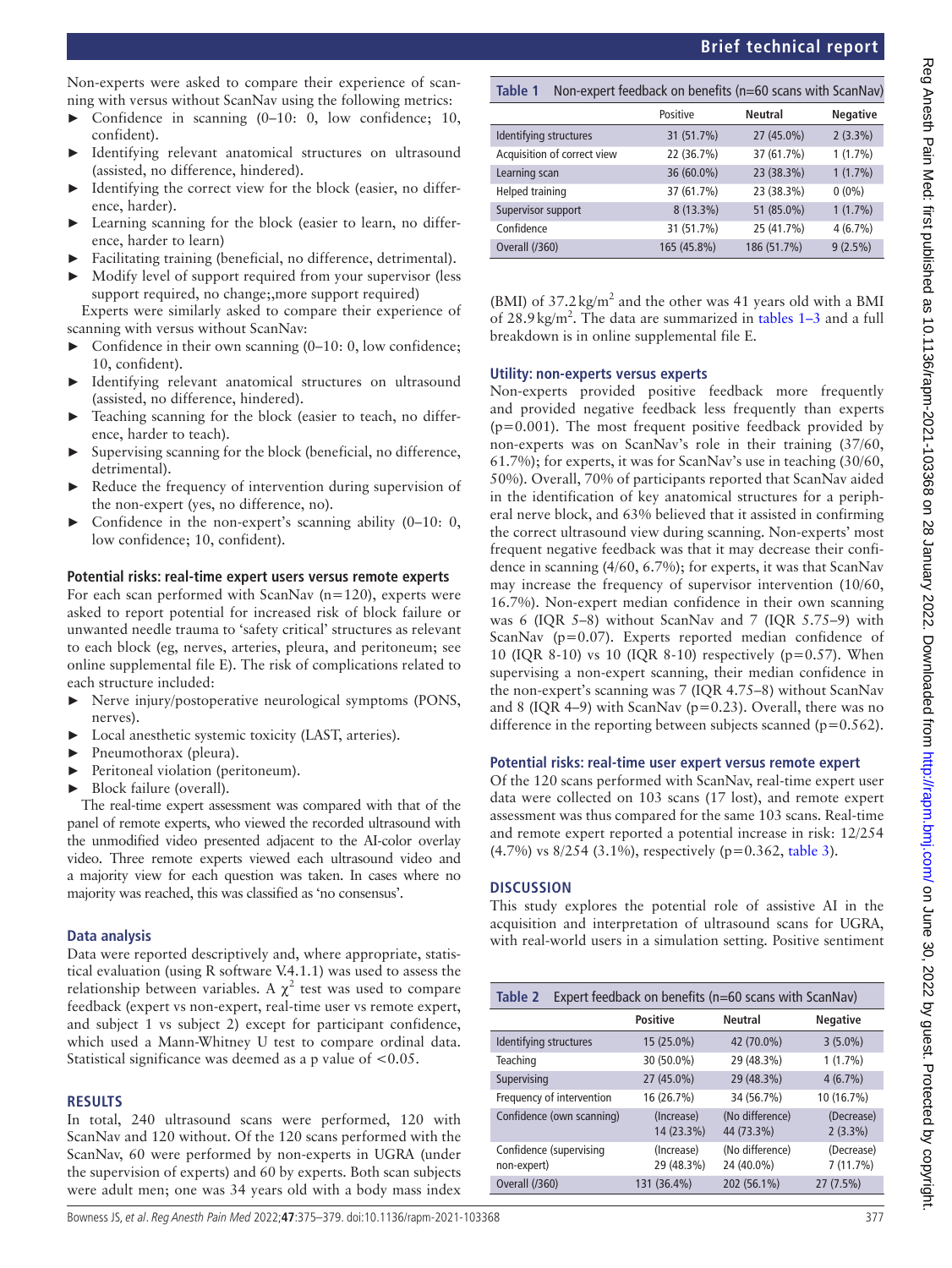<span id="page-3-0"></span>

| Table 3 Reported potential risks: real-time expert versus remote |
|------------------------------------------------------------------|
| expert assessor (max $n=103$ )                                   |

|                           | Real-time expert | Remote expert |
|---------------------------|------------------|---------------|
| Nerve injury/PONS (/67)   | 5(7.5%)          | $0(0\%)$      |
| LAST (/71)                | $3(4.2\%)$       | $0(0\%)$      |
| Pneumothorax (/16)        | $0(0\%)$         | $0(0\%)$      |
| Peritoneum violation (/8) | $0(0\%)$         | $0(0\%)$      |
| Block failure (/92)       | $4(4.3\%)$       | $8(8.7\%)*$   |
| Total (/254)              | 12 (4.7%)        | $8(3.1\%)*$   |

N.B. Despite 103 block feedback sheets return, not all feedback elements were completed by participants for all blocks (hence, n<103 for block failure). \*8/92 of all block views considered (7/8 of these views considered 'inadequate' by expert panel).

LAST, local anesthetic systemic toxicity; PONS, postoperative neurological symptoms.

(36.4%–45.8%) about ScanNav was reported by users more commonly than negative sentiment (2.5%–7.5%), while the majority (63%–70%) reported that it aided in the identification of key anatomical structures on ultrasound and in confirmation of the correct ultrasound view. Non-experts derived most benefit from ScanNav;  $\geq 50\%$  reported it to aid in the identification of sonoanatomical structures, learning the scanning for a block, benefits to training and improving their confidence in scanning. These data suggest a role for ScanNav in the training of nonexperts in UGRA. Training can be in the form of non-patientfacing activities such as formal teaching and educational courses. However, teaching during clinical practice plays a fundamental role in medical training. Thus, although it requires additional financial resources, ScanNav may be used for educational purposes in both settings, supporting widespread adoption of  $UGRA<sup>17</sup>$  and patient access to these techniques.<sup>[18](#page-4-11)</sup>

The areas receiving the highest frequency of negative feedback (frequency of supervisor intervention and decreasing confidence of performing/supervising ultrasound scanning) are perhaps unsurprising. This is a new medical device, based on AI technology with which many clinicians are unfamiliar, and the participants in this study had not used it prior to participating in this study. Initial use of any new technology may be associated with more frequent intervention and lower confidence, which may improve with time and increased familiarity with the device.

There was a low perception of increased risk associated with AI highlighting by ScanNav (3.1%–4.7%), though potential complications considered may be clinically important (eg, nerve injury/PONS and LAST). Potential causes of error include those related to device performance, such as incorrect highlighting, which may cause anesthesiologists to misinterpret the ultrasound image(s). Block failure or unwanted needle trauma to safety critical structures may therefore be more likely if the anesthesiologist is falsely reassured by the presence or absence of color on the screen. Others may be associated with use of the device, such as correct highlighting causing distraction by drawing focus away from other relevant structures. The current technology therefore provides additional information for the anesthesiologist rather than a decision-making system on ultrasound image interpretation (much as is the case for other image augmentation systems, eg, color Doppler). Furthermore, correct structure/block view identification alone does not ensure safe or effective UGRA nor does the device guide needle placement. It is therefore the practitioner's responsibility to identify hazards and undertake safe practice. The data show a more critical view of real-time users as compared with those viewing the video remotely. Real-time users have a richer source of information as they performed the dynamic scan; however,

they had to subsequently give their assessment from their memory of the preceding few minutes. Remote users had the benefit of scrolling back and forth through the video to carefully scrutinize the unmodified ultrasound video. In addition, three remote experts assessed each video compared with one real-time user expert. It is not possible to determine, with these limited data, whether one cohort or another is correct—but to be aware of the range of opinion and that more work must be done to explore this facet of the data. Nevertheless, a more cautious view adopted by real-time users is perhaps a welcome inadvertent safety feature, showing a desire to maintain the use of clinical judgment which has been developed over years of training.

This study has limitations. These data are subjective, based on a limited use of the device, and may not necessarily reflect clinical practice. Over time, clinical data may support or refute the conclusions drawn here and could include studies in other settings (eg, UGRA in the emergency department or prehospital emergency care). Outcome data, including patient outcomes and resource-use metrics, will be crucial in validating the clinical utility of ScanNav. This study included only 2 scan subjects and 30 anesthesiologist participants; these data may need to be replicated with a larger number of participants and subjects with different demographics, such as body habitus, comorbid status or anatomical abnormalities. Also, all participants were from a single institution, while UGRA practices and experiences may vary between institutions, regions or countries. In addition, a three-point scale was given for participants to provide their assessment, whereas a five-point scale may have allowed greater discrimination of subjective assessment. Finally, only two ultrasound machines were assessed; further work is required to ensure generalizability of these data.

## **CONCLUSION**

The few studies conducted in this field so far report little in the way of contemporaneous feedback by users or evaluation of the clinical utility of AI devices to support ultrasound scanning in UGRA. We have demonstrated that ScanNav may support nonexperts in their training and clinical practice, and experts in their teaching of UGRA. It may help by drawing attentional focus to the area of interest to aid in confirmation of the correct ultrasound view and the identification of sonoanatomical structures on that view. We believe that AI-augmented ultrasound scanning, through devices such as ScanNav, may support the uptake and generalizability of ultrasound-guided techniques in the future.

**Twitter** James Simeon Bowness [@bowness\\_james](https://twitter.com/bowness_james), Kariem El-Boghdadly [@](https://twitter.com/elboghdadly) [elboghdadly](https://twitter.com/elboghdadly), Glenn Woodworth [@woodworgMD](https://twitter.com/woodworgMD), J Alison Noble [@AlisonNoble\\_OU](https://twitter.com/AlisonNoble_OU), Helen Higham [@HelenEHigham](https://twitter.com/HelenEHigham) and David Burckett-St Laurent [@davidbstl](https://twitter.com/davidbstl)

**Acknowledgements** The authors thank Drs Boyne Bellew, David Maduram and Bryant Tran for their remote review of artificial intelligence-overlay ultrasound videos in the study.

**Contributors** Study concept and design: JSB and DBSL; data collection: GW; manuscript preparation: JSB; manuscript editing, review and approval: all authors.

**Funding** This work was funded by Intelligent Ultrasound Limited (Cardiff, UK). Data from this study were included in medical device regulatory approval submissions in the USA.

**Competing interests** JSB is a Senior Clinical Advisor for Intelligent Ultrasound, receiving research funding and honoraria. KEB is an Editor for Anaesthesia and has received research, honoraria and educational funding from Fisher and Paykel Healthcare Lit, GE Healthcare and Ambu. DBSL is a Clinical Advisor for Intelligent Ultrasound, receiving honoraria. JAN is a Senior Scientific Advisor for Intelligent Ultrasound.

**Patient consent for publication** Not applicable.

**Ethics approval** This study involves human participants and ethical approval was granted by the Oregon Health & Science University Institutional Review Board